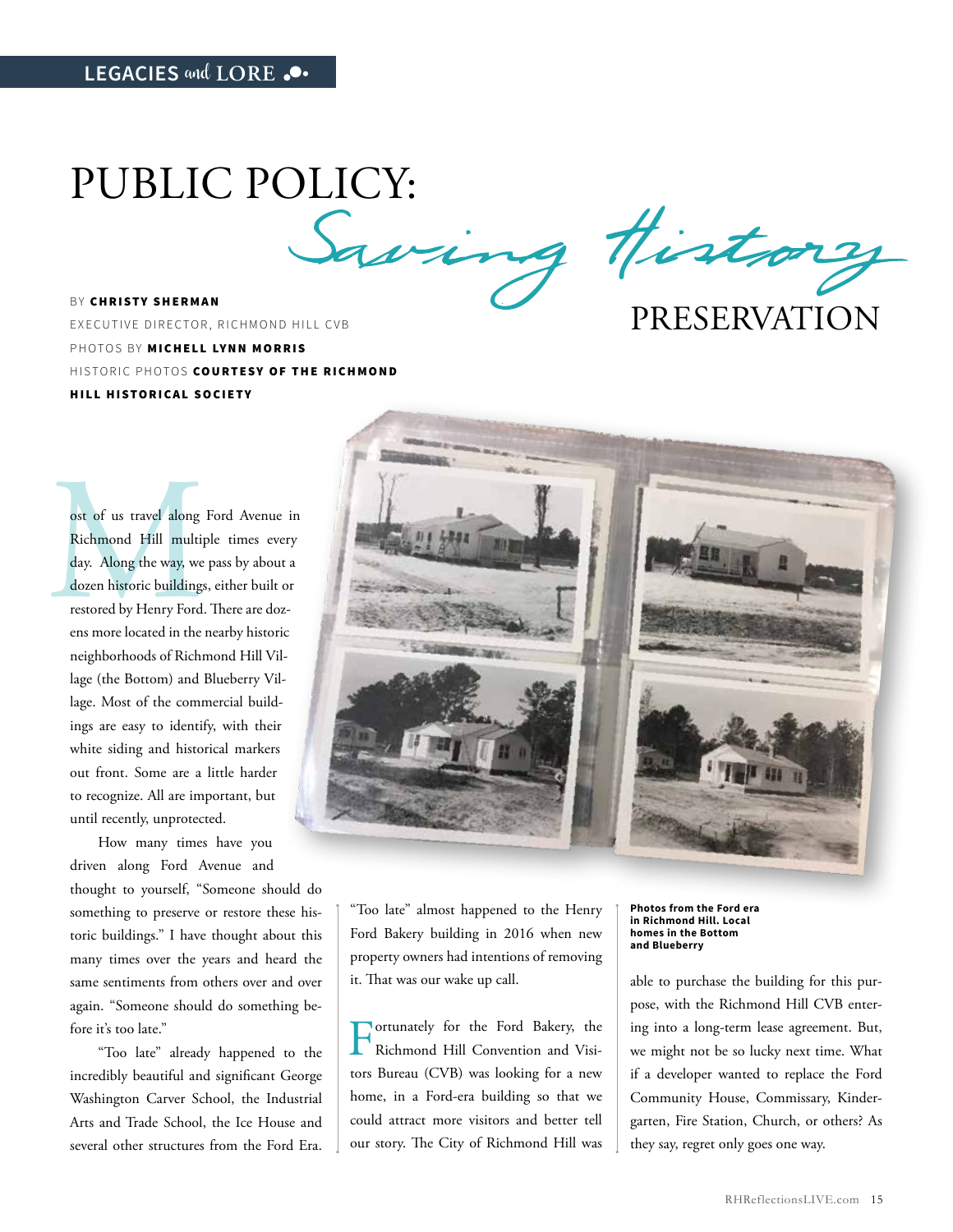If was time to take action to protect all of<br>our historic assets. **L**our historic assets.

A committee was formed which included members of the Richmond Hill CVB, Richmond Hill Planning & Zoning, Richmond Hill Historical Society, Downtown Development Authority, property owners and community volunteers who came up with a plan to create a local historic ordinance to present to the public and to City Council. Understanding that this process has had starts and restarts in the past that never came to fruition, the group solicited the help of Lominack, Kolman, Smith, the architectural firm who was already working on plans for the new Visitors Center in the Bakery building. Their firm also specializes in preservation planning with a historic preservationist on staff, Rebecca Fenwick. Rebecca worked with the group, along with Allison Asbrock, outreach program manager for the Georgia State Historic Preservation Office, to develop the ordinance and then held three public hearings on the matter. During the public hearings, there was no opposition to the proposed ordinance. The Richmond Hill City Council voted unanimously to adopt the historic ordinance on March 6, 2018.

"Richmond Hill has taken a wonderful first step towards preserving and protecting its incredibly rich and unique history tied to Henry Ford, agricultural experimentation, and the town surrounding it all. By adopting a historic preservation ordinance, the City has not only formally recognized this story, but also the value of historic preservation. By incorporating preservation as public policy, Richmond Hill is now able to create local historic districts and landmarks, manage their historic resources through an

appointed historic preservation commission, and apply for state grants and assistance for which they were previously ineligible," Rebecca says. Having a

historic preservation ordinance is expected to have even more benefits in the future. According to the National Trust for Historic Preservation, property values within a local district appreciate faster than the local market overall, as well as faster than simi-



lar non-designated neighborhoods. Local districts also encourage better quality design, become a vehicle for education, and can positively impact the local economy through tourism- which brings me back to the Bakery building. You can follow our preservation progress on Instagram. Be sure to stop by and visit later this year. The space, centrally located on Ford Avenue, will be a welcoming first stop for visitors to get in-

formation about where to eat, stay and play in Richmond Hill. The center will also have a space for an Arts on the Coast art gallery and studio.

"The past is not the property of historians; it is a public possession. It belongs to anyone who is aware of it, and it grows by being shared. It sustains the whole society, which always needs the identity that only the past can give." by author William J. Murtagh in *Keeping Time: The History and Theory of Preservation in America.*

*Special thanks to fellow historic preservation ordinance committee members: Scott Allison, Sherri Broome, Georgene Brazer, Paige Glazer, Bonnie Proctor, Rena Patton, Amanda Styer, Mark Thomas, Teresa Timmons, Sarah Volker.* 

**Top: Local homes in the Bottom and Blueberry Above: Christy Sherman, Executive Director of the RHCVB and Rebecca Fenwick, Historic Preservationist.**